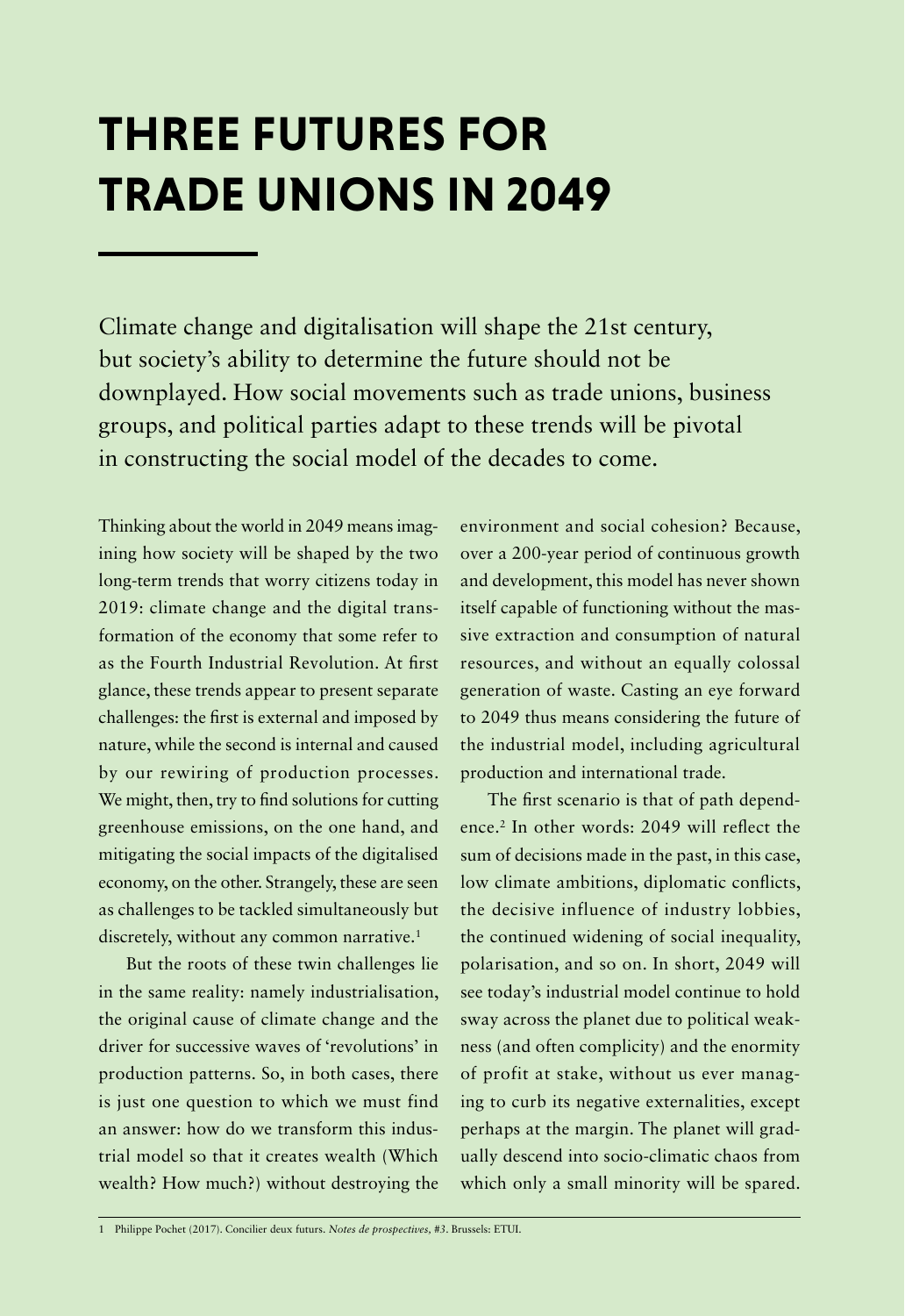Increasingly authoritarian governments will prioritise competitiveness and, above all, maintaining the existing model in the name of vested interests. This scenario may seem completely irrational, but many "sleepwalkers", to recall Christopher Clark's causes of the First World War metaphor,<sup>3</sup> are tirelessly working on it: short-sighted political classes, entrenched lobbies, pro-business governments prepared to pay any price for decimal upticks in growth, investors willing to do anything for obscene returns, multinationals obsessed with maximising shareholder value and executive pay. Sleepwalkers who are reckless at best, criminal at worst.

A second scenario would see the industrial model adapted to meet the challenges of fighting climate change and maintaining social cohesion. It is the scenario of poorly named 'green capitalism', or rather social eco-industrialism: a combination of industrial production that generates profit for shareholders but also respects the environment and strengthens social justice. We will, supposedly, be on the cusp of this scenario by 2020: sustainable production, renewable energy, recycling and a circular economy. But despite there being near consensus, this vision remains improbable given that the industrial model has yet to prove it can reconcile these three imperatives and given that imbalances have almost always been resolved in favour of profit. To date, neither wind nor solar energy, nor the concepts of sustainable development and circular economy have managed to reduce greenhouse gas emissions, which continue to rise as GDP grows.<sup>4</sup> The only periods that have seen a worldwide reduction in greenhouse gas emissions have been those marked by economic recession: there have been just two of these since 2000. That is why this scenario looks unlikely today.

The third scenario envisages the collapse of the industrial model. Several factors could trigger this: an unprecedented global financial crisis and an irreversible economic shift as investment dries up; a world

<sup>2</sup> Paul Pierson (2000). Increasing Returns, Path Dependence, and the Study of Politics*.* 

*American Political Science Review*, 94(2), pp.251-267.

<sup>3</sup> Christopher Clark (2012). *The Sleepwalkers: How Europe Went to War in 1914*. New York: Penguin Books.

<sup>4</sup> International Energy Agency (2018). *Global Energy & CO<sub>2</sub> Status Report 2017*. Available at <www.iea.org/geco>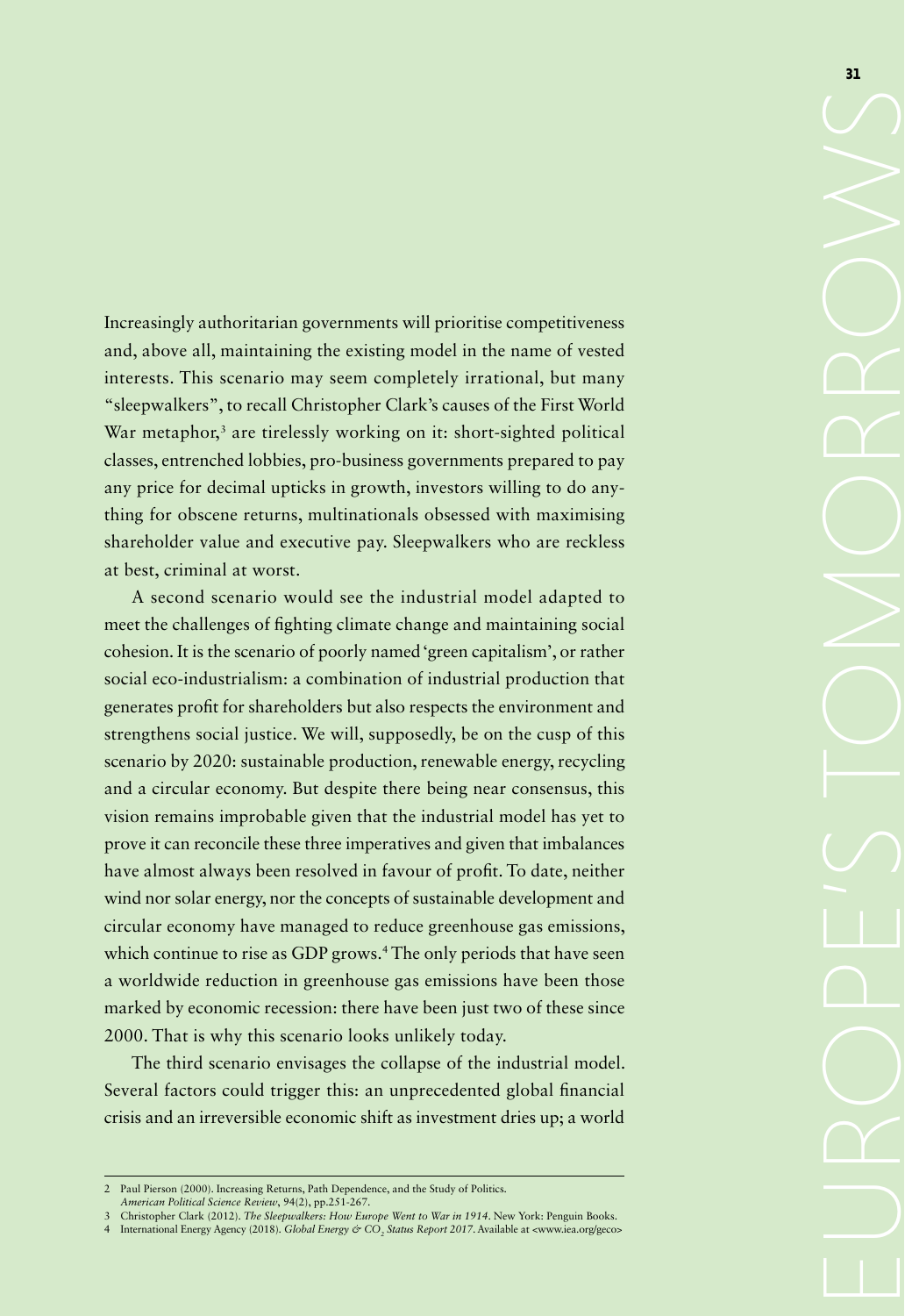energy crisis and spike in oil prices rendering the operation of machinery and the transport of goods exorbitant; prolonged downturns and social and political crises. The end of a model which, as the 2020s approach, would be accompanied by the rapid development of a series of alternatives that are already in their infancy today: a revival of producer cooperatives, the commons, energy democracy and local currencies, and the spread of open-source and peer-to-peer models, replacing the technology oligopolies that emerged at the turn of the 21st century.

Faced with the scenarios sketched out above, what does the future hold for unions in 2049? To answer this question, we must first look at the industrial model on which unions' foundations lie. Their fate depends on the future of this model. Yet, in the three scenarios we have looked at, unions enjoy a number of different possibilities.

The first – and gloomiest from a union point of view – would be for unions to simply disappear. In an increasingly polarised society, their members and legitimacy as representative stakeholders could be lost in a profoundly changed and insecure world of work. Or, alternatively, unions could become unwilling accomplices in a destructive model dependent on increasingly authoritarian forms of government to maintain growth.

The second would see their role paradoxically strengthened by the need, in the name of maintaining social peace, to tackle preoccupations with both the 'end of the month' and the 'end of the world', as alluded to by the *gilets jaunes* protests in France of 2018 and 2019. This scenario, which requires the building of new alliances, is a tall order as it involves reconciling social imperatives (jobs, working conditions, purchasing power, social and territorial cohesion), climate imperatives (cutting greenhouse gas emissions, adapting to climate changes, protecting against extreme weather) and industrial imperatives (transforming production processes, reducing natural resource use, reducing freight, increasing recycling and moderating consumption). Is this feasible? Can the industrial model adapt to social and environmental constraints on its development? In theory, yes. No structural obstacles stand in the way. But the greatest difficulty with this scenario lies in persuading the world's economic, financial, and political elites. For them, it would represent a paradigm shift. Achieving this goal would require a powerful alliance of socio-economic stakeholders, environmentalists, and citizens able to chart a course and leverage their strength. Losing this battle would mean victory for the previous scenario.

<sup>5</sup> Albert O. Hirschmann (1970). *Exit, Voice, and Loyalty: Responses to Decline in Firms, Organizations, and States*. Cambridge, MA: Harvard University Press.